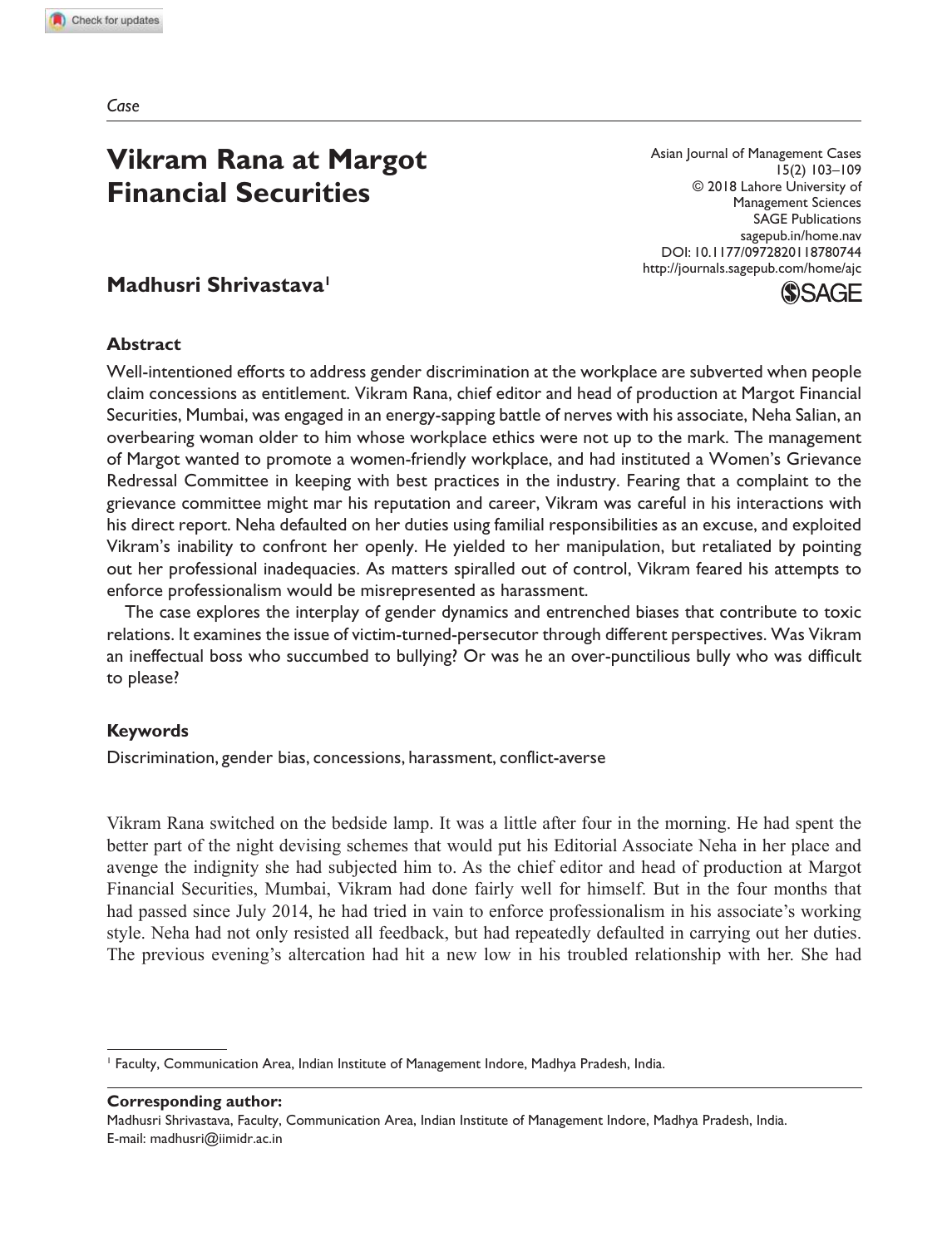alleged that he was deliberately hounding her and had also maliciously accused him of setting up his former associate Lijo for failure. As Vikram relived the unpleasant interchange, uppermost in his mind was the harm she could cause to his reputation if she were to approach the Women's Grievance Redressal Committee with a complaint of harassment. He was so overwrought at the prospect that it was affecting his health. He couldn't go on like this any longer. Naren Bajaj, head of research, would be returning that morning from a business trip. Vikram would have to present his side of the story before Neha misrepresented facts and twisted them out of recognition. But what if she pre-empted him by projecting it as gender insensitivity? It would put at risk all that he had worked hard for.

### **A Company That Was Selectively Modern**

Headquartered in Mumbai, Margot was one of India's fastest developing domestic institutional broking houses and had acquired a reputation for innovative client advice, backed by sound research. The company had been founded in 2001 by Maneet Garg, alumnus of one of India's leading business schools. Before long he had been joined by his batch mate Raghu Saini, who had earlier had a successful run as the marketing head of a well-known FMCG company. Now joint chief executive officers of Margot, Garg and Saini both belonged to business families and brought with them the native sagacity and financial acumen inherent in the mercantile communities of India. While Garg focused on the dayto-day activities at Margot, Saini concentrated on investment banking. Within a decade, Margot had emerged as a leader in the field of financial services, with a presence in over sixty-five Indian towns and cities. The name Margot, an amalgam of Maneet and Raghu, was the brainchild of their media relations manager. With the addition of the alphabet 't' at the end, the name acquired an international flavour that reflected the global aspirations of its founders.

Garg and Saini were keen to position Margot as a company with an international presence, catering to a larger retail client segment. To that effect they had consistently been adopting the best practices of industry leaders, and had ensured diversity in the workforce. Nonetheless, there was skewness in the gender composition of personnel at Margot. Most of the analysts were men; except a handful, all of the women occupied lower rungs in the corporate hierarchy. The analysts, mostly star performers from the Indian Institutes of Management, were considered to be of a higher breed that dwelt in the rarefied atmosphere of debt capital markets, commodities, asset management and such. For the major part they preferred not to deal directly with the associates. The organizational pyramid was fairly inelastic, its values reflective of a risk-averse, socially conformist trading community. As one of the vice presidents had remarked, 'Margot is like most of us ... selectively modern, but essentially conservative.'

### **Vikram Rana**

In 2004, after a stint as the editor in a leading financial daily, Vikram had joined as an associate in the research department at Margot's headquarters in Mumbai. With an honours degree in communication and journalism from one of the best institutes in the country, he was particularly well suited for his role at Margot. In 2007, in acknowledgement of his consistently good performance, he had been promoted to chief editor and the head of production. Now in his eleventh year at Margot, he had settled into a comfortable groove, secure in the knowledge that Naren Bajaj, the head of research, valued his work. Over the years workflow in the department had acquired a steady pace and pattern. The analysts who covered various sectors such as metal, auto and pharma sent their reports to the editing team. Post editing,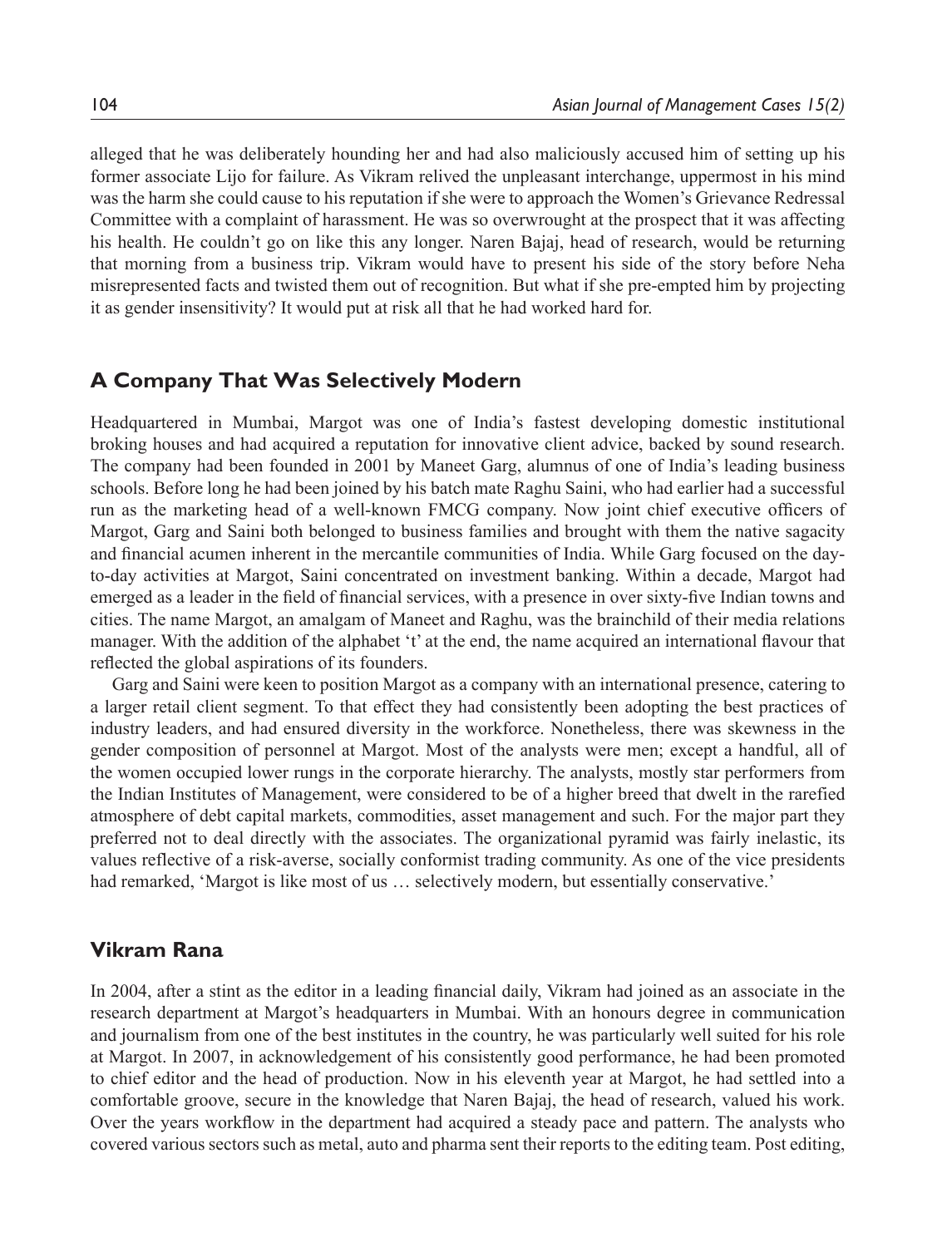the reports were vetted by the analysts, and sent to the production team for the formatting of the tables and graphs. Vikram oversaw the entire process. Once the final copy had been approved, the reports were published, uploaded on the company portal and mailed to clients. Although the editorial responsibility rested primarily with Vikram and his associate, the organizational structure required both of them to work in close collaboration with the analysts (see Figure 1). Vikram often socialized after hours with some of the analysts, and the easy camaraderie they shared outside the workplace was consequently reflected in the complementarity of their working styles. However, with his associate Lijo Thomas he had always had a purely professional relationship; he was cordial but distant, taking care to ensure that over-familiarity did not erode his authority.



**Figure 1.** Organizational Structure at Margot Financial Securities **Source:** Author.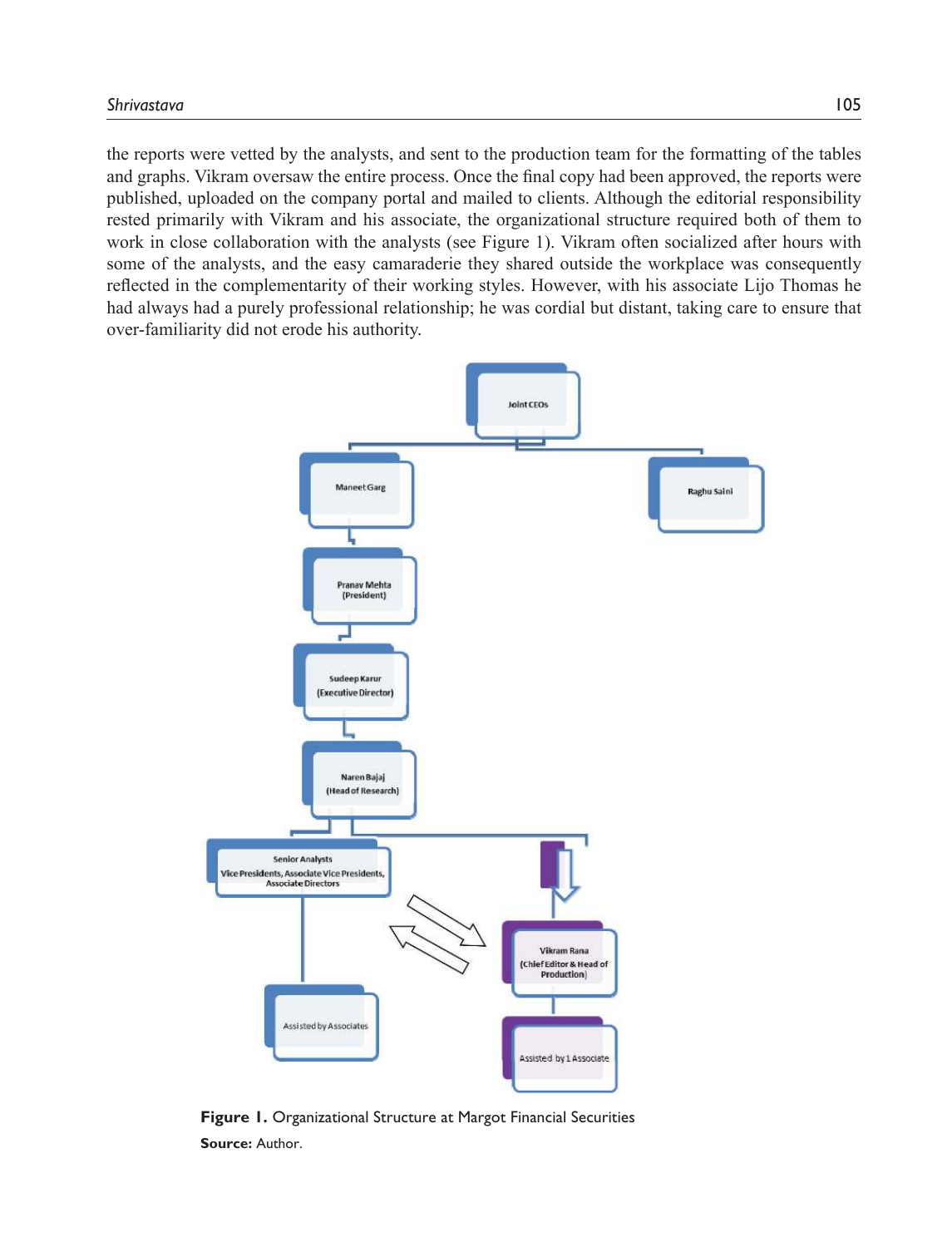# **The New Associate**

After Lijo suddenly decided to put in his papers in July 2014, Neha Salian was appointed in his place. Of all the applicants who responded to the newspaper advertisement, she was the only one with the experience of editing financial reports. Right from the beginning, Vikram had reservations about her. For one, she was forty-eight years old; he would have preferred someone younger who would be more malleable and more amenable to acculturation. Moreover, her career graph was punctuated with job changes. He had noted with disapproval that she had not stayed on for more than two years in a single place. Since the associate was required to report to him directly, the others on the selection panel had left the final decision to him. For want of a better candidate, he had agreed to try her out, hoping she would bring a better skill-set to the table than the fresh-out-of-college candidates who couldn't string together a single sentence without descending into colloquialisms. After all, she had worked in newspapers and financial institutions as an assistant editor, and despite a rather middling degree in commerce, she appeared adequately equipped with the skills required of her: namely, sprucing up reports by checking for language, grammar, presentation and titles.

In less than a month, Vikram had a reason to regret the decision bitterly and wished he had let his better sense prevail. Neha had proved below average on all counts; what was worse, she had stubbornly resisted any form of feedback. She repeatedly compromised his carefully built-up reputation for in-time submissions and meticulous planning. He had always taken pride in his ability to manage time; procrastination, however, left him with a nagging sense of guilt. It was just not the way he liked to work. Besides, he did not want pending work to interfere with his leisure activities. Nothing riled him more than having to miss out on his workout or his social life! A bachelor by choice, his appearance belied the fact that he was pushing forty. Prakhar, the associate director who oversaw the coal sector, often teased him that he was quite the charmer; the women in the office always had a ready smile for him. He was a man well pleased with his life and revelled in the compliments that came his way. Not that he was unaware of his own shortcomings. He knew he was considered a snob by the associates, and in rare moments of introspection, he acknowledged he was rather finicky. As an associate had observed:

Rana sir is always very polite and helpful. But he makes his associate rewrite every report several times. It was frustrating for Lijo because nothing he ever wrote was considered good enough. Not everyone has had the advantage of a top-class education like Rana sir. And frankly, who cares if there is a minor mistake in writing English. The important thing is to communicate the basic message.

Vikram had heard talk around the office of Lijo's rather ungracious reception of his suggestions for improvement. He realized that he had failed to read the import of Lijo's sullen silences. He remembered the training sessions the HR department had arranged for all the senior managers on how to give effective feedback. True to his nature, Vikram had indicated he was averse to soft-soaping people into correction. He preferred laying it on the line, clearly pointing out the repercussions of underperformance. Watching him go through a role-play session during the training, Prakhar had observed: 'Ease off, you can't expect everyone to be perfect!' Vikram had protested, 'I can't make do with slipshod work. That's a sure-fire way of lowering the bar.' Prakhar shook his head in reproof, 'Yeah, of course, just don't chew people out, okay?'

The words had struck home. Thereafter, Vikram had made a conscious effort to tone down his criticism at the time of appraisal interviews.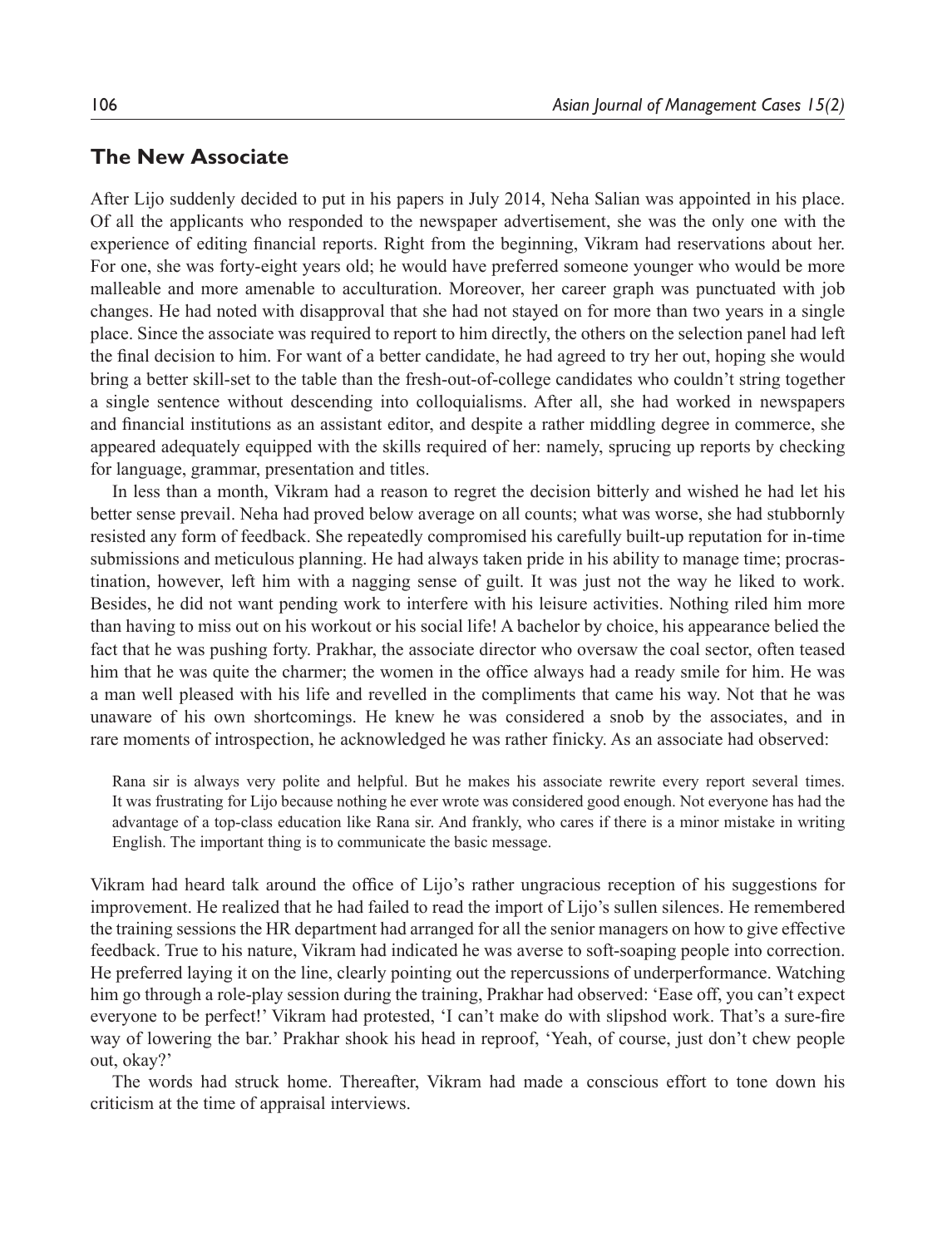# **Victim or Persecutor?**

Notwithstanding his reputation for punctiliousness, Vikram was well regarded at Margot. He was a tad exacting, but known to be fair to a fault. He had never really failed to get the cooperation of his colleagues before he met Neha. She had stonewalled all his efforts to alter her casual approach to editorial errors. He hated her for taking advantage of his insistence on perfection! She knew he was a stickler for time and accuracy; rather than miss the deadline he would prefer to finish the task himself. She reneged on her words, failed to adhere to schedules, flouted instructions. He could do no better than protest angrily.

Even after all this time Vikram winced whenever he recalled the incident of the insurance report. As the report was urgent, they had agreed to work on it over the weekend. Despite the fact that he had divided the work fairly, Neha insisted on running the allocation by Nikhil, the analyst handling the insurance sector, to confirm that the distribution was evenhanded. Vikram was irked by her distrust of him but desisted from expressing his irritation. Around 8.45 on Sunday evening, when he was out for dinner with friends, Nikhil called him, 'Vikram, any idea where Neha can be reached? I've been trying these last three hours, but her phone is out of coverage area. I tell you I am fed up of waiting for her inputs.' After several attempts when Vikram was finally able to contact Neha, she told him she was 40 km from home, on the outskirts of Mumbai, and would reach only after 10 p.m. Then he did not mince words: 'Look here, we'll be in trouble if Nikhil complains to Bajaj. You were supposed to complete the work and send it to him. You knew that very well.' She reacted with more than her characteristic aggression, 'I'm stuck in traffic, so what can I do! If you want to complain to Bajaj go ahead, I'll talk to him. Yes, I know you are my boss. No need to remind me!'

Vikram had no choice but to abandon his friends midway through dinner and go to a cyber café to complete Neha's part of the report. At lunch the next day Nikhil had remarked, 'As far as I am concerned Margot has only one editor, and that's you. Do me a favour. Make sure I don't ever have to depend on her again.'

Vikram had a horrible sense of *déjà vu* in all his interactions with her; it was always a family crisis that merited immediate attention. On 10 October, she had sent him a message in the middle of the afternoon, 'My aunty is seriously unwell and I cannot attend to her as I'm stuck with the report.' He pointed out that she was supposed to have mailed the report the previous evening. She messaged back, 'My husband was travelling last week and he returned last night. So I did not get time to finish the report.' Within minutes the incomplete document was in his mailbox; she had edited barely two paragraphs. Vikram seethed in helpless rage. It was poor comfort that he was the chief editor. As on several other occasions, he was saddled with tasks his associate could easily have disposed of at her level.

### **Caught in a Bind**

Was Vikram an ineffectual boss succumbing to her bullying tactics? Or was he the bully, as she alleged? He was aware he was walking the tightrope between confrontation and craven compromise. He had wanted to take the matter up with Bajaj, but was advised against it by his friends, 'No way! You'd have the resident feminazi baying for your blood!' The term was used derisively among the analysts to refer to ladies who protested against gender discrimination in the office. He knew he had to tread carefully whenever he had to deal with Neha. No one in Margot could afford to forget the case of Hemant Soren, the Auto Sector, Vice President. A reclusive man in his early forties, Hemant had been accused by his secretary of using unseemly language while reprimanding her. When the matter had been escalated to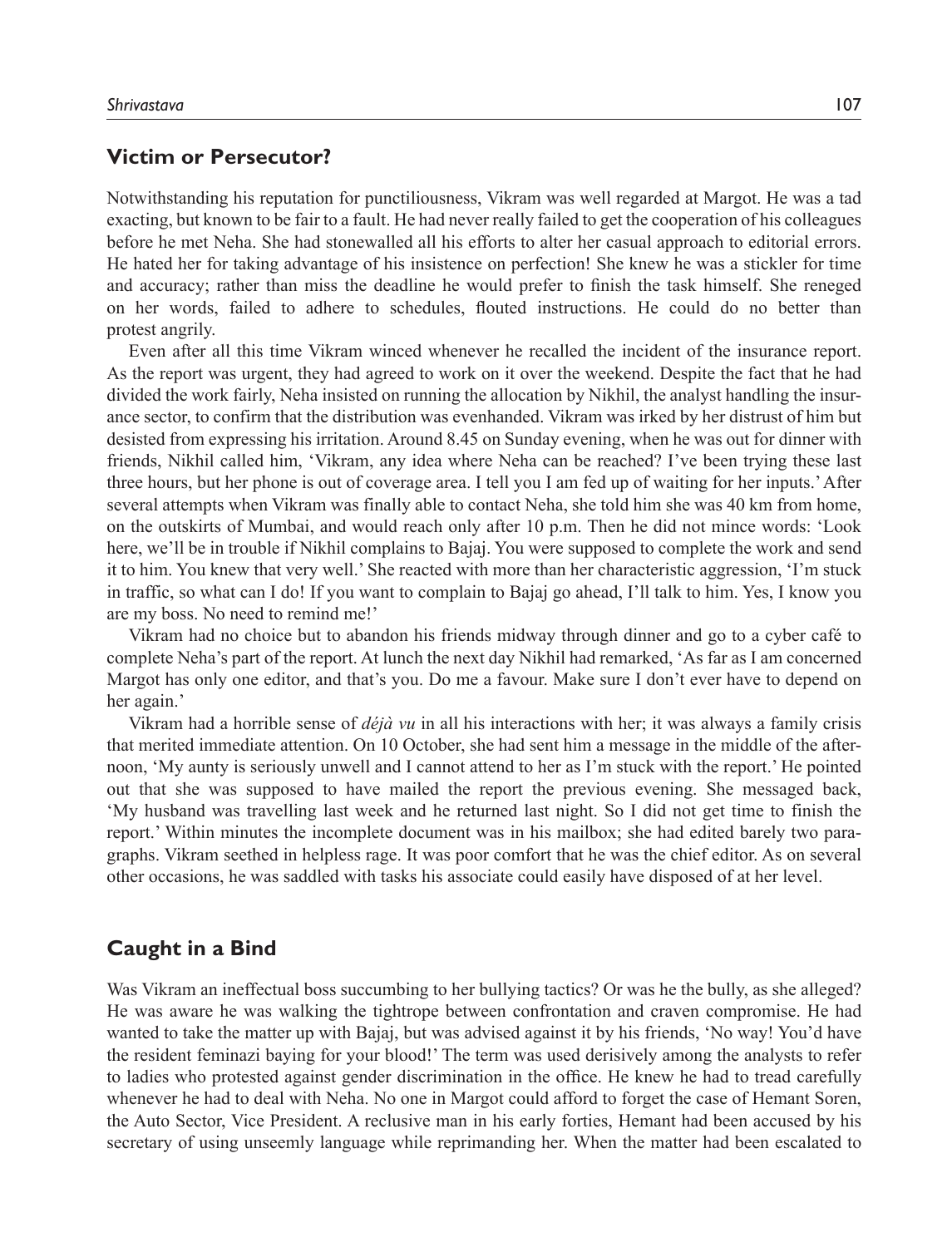the senior management, the general feeling in the office was one of incredulity. Barring a few, most of the employees were of the opinion that the warning was well deserved because the lady in question had been negligent in carrying out her duties. Hemant had admonished her very sternly, but the language he had used did not come under the ambit of harassment, let alone intimidation. To add to the chagrin of the management, the news had been leaked to the media, presumably by a disgruntled employee. Although the charges had not been established, for over a week speculation had been rife in the papers about the alleged misconduct by a 'senior corporate executive from a leading financial services firm'. Online opinion pieces by women activists had roundly condemned corporate India's tendency to trivialize cases of harassment. Eventually, rather than face the ignominy of the interrogation, Hemant had preferred to resign from his position. And Margot had gone all out to contain the damage. Hurriedly, a Women's Grievance Redressal Committee had been instituted to address issues faced by the women in the office. As mandated by the law, 50 per cent of its members were women, and Mehnaz Wadia, the only woman among the senior analysts, had taken charge as the presiding officer of the committee. Aside from cases pertaining to sexual harassment, the committee was also expected to look into complaints of genderbased discrimination, creation of a hostile work environment or humiliating treatment detrimental to a woman's health or safety. Garg had personally met all the senior male employees, asking them to be empathetic with and concede to women's requests for concessions at the workplace. Margot was determined to project the image of a firm that was woman-friendly and facilitated work*-*life balance.

Vikram had been accommodating all along, making allowances for Neha's domestic responsibilities; her children's examinations, husband's tours and for the numerous ailing relatives who made demands on her time. And the demands were unending. By mid-October, she had already consumed most of the leave she had been allotted for the calendar year. Yet, he was irritated by this sense of entitlement with which she claimed concessions. There was no appreciation of the adjustments, and the myriad little sacrifices he made to suit her convenience. It was even more annoying when she imputed that he was wedded to his work since he had 'no family responsibilities'. He resented the implication. Was 'me time' the prerogative only of married men and women? Yet, despite her rather intrusive personal comments, he made sure he was scrupulously professional in his interactions. It was beneath his dignity to have a public showdown with her.

### **The Auto Report**

Work trundled along without interruptions only because Vikram made sure the processes were not driven off the rails. But matters came to a head, barely a month later on 12 November 2014. Vikram was deep in discussion with the analysts, when Neha stopped by with a coffee cup in her hand, 'I have to attend a wedding tomorrow, so I'll come in the evening shift.' He frowned. He would have to alter his plans and come in the morning. He nodded reluctantly. His mind was racing, since the deadline for the submission of the auto report was looming large. If she started working on it around 5 p.m., she'd have it ready by 9, with luck. He swallowed the reproach that rose to his lips. Bandying words with her was unproductive; besides, he was acutely conscious there were others around.

Next morning, he had just finished his workout routine at the gym, when he heard the ping of an incoming WhatsApp message. It was Neha. 'Not coming today. Cousins are visiting.' He swore under his breath. This was the second time this week she had made an excuse to skip work. Vikram dialled her number:

Listen, you know it's a heavy results day. That sector note has to be edited today. I've got a doctor's appointment this evening, I got it changed because you made a shift change request. Now you tell me you can't come,